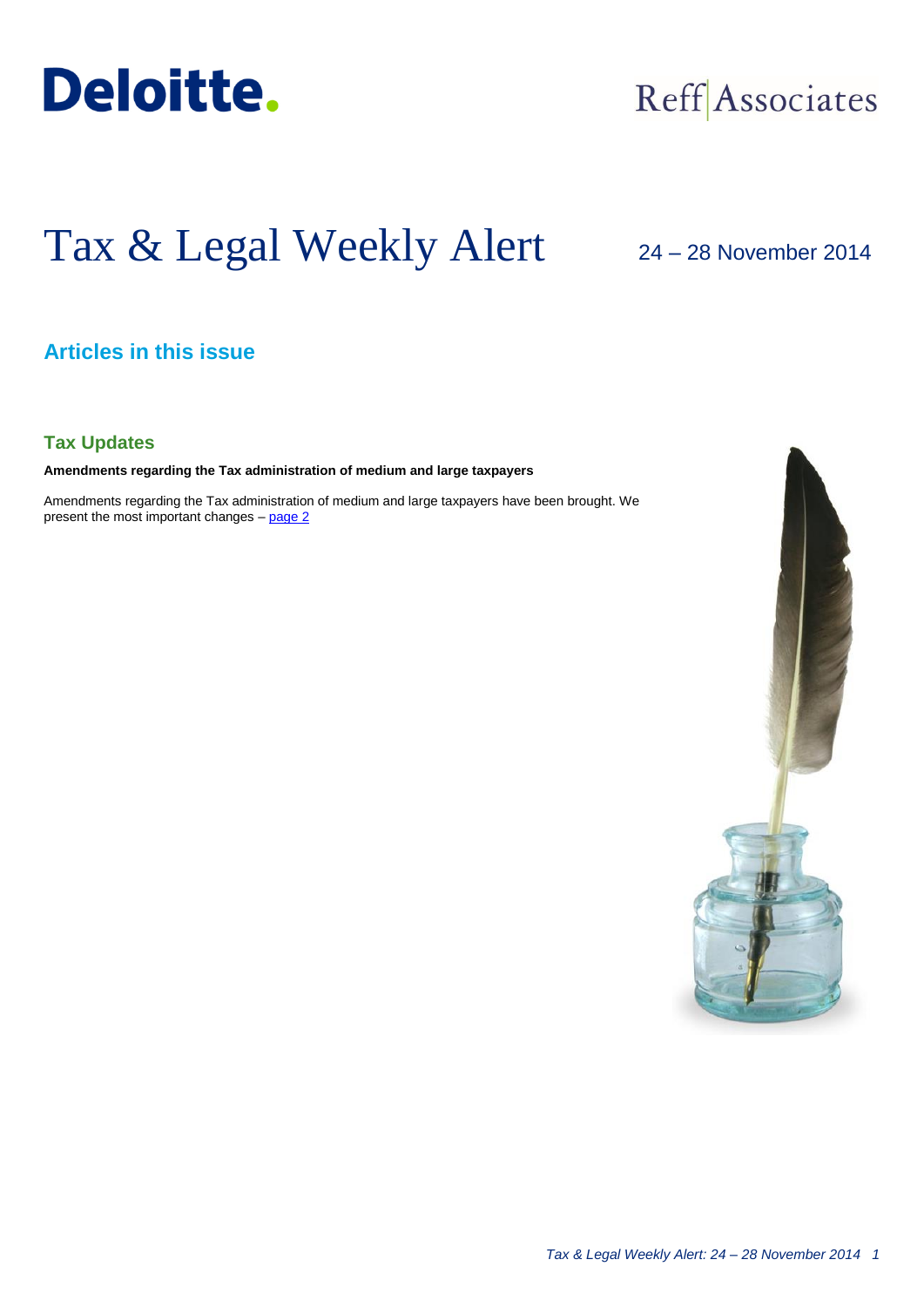## <span id="page-1-0"></span>**Amendments regarding the Tax administration of medium and large taxpayers**

#### **Amendments regarding the tax administration of medium taxpayers**

Order 3.564/2014, entering into force starting January 1st 2015, brings amendments to the Order 3.581/2013 on organizing the activity of administrating the medium taxpayers. We hereby present you the changes brought:

- The following selection criteria are suspended:
	- the basic criterion, representing the volume of the tax obligations and the turnover;
		- the insolvency criterion, applicable to the insolvent taxpayers that have tax debt over 3 million lei.

Practically, all selection criteria mentioned in the Order 3.581/2013 are suspended.

 The taxpayers which no longer fulfill the criteria to be considered medium taxpayers will no longer be administrated by the Tax administration for medium taxpayers starting January 1st of the following year.

The current legislation provides that they will remain in its administration for two consecutive years from the moment when these criteria are no longer met.

#### **Amendments regarding the tax administration of large taxpayers**

Order 3.565/2014, entering into force starting January 1st 2015, brings amendments to the Order 3.582/2013 on organizing the activity of administrating the large taxpayers. We hereby present you the changes brought:

 The basic selection criterion representing the volume of the tax obligations and the turnover is suspended.

Practically, the basic selection criterion for the classification of large taxpayers is suspended, but the criterion regarding the type of activity carried on (e.g. banking companies, insurance companies, financial investment companies) and the investment criterion (new established companies declaring the intention to make investments of at least 10 million EUR) will remain valid.

- The limitation to the first 2,500 Romanian taxable persons that can be administrated by the Tax administration for large taxpayers is removed.
- The taxpayers which no longer fulfill the criteria to be considered large taxpayers will no longer be administrated by the Tax administration for large taxpayers starting January 1st of the following year.

The current legislation provides that they will remain in its administration for two consecutive years from the moment when these criteria are no longer met.

For example, from a tax perspective, the classification to another administration will have impact (at least) on the following:

- the administration where the tax returns, appeal letters and other communications need to be submitted;
- the treasury account in which the tax liabilities need to be wired (e.g. VAT);
- the procedure for solving the VAT returns with a refund option (i.e. prior audit vs. subsequent audit);
- meeting the conditions for keeping or creating a VAT fiscal group.

Our recommendation is to check the list of medium and large taxpayers published on the ANAF website and valid as of January 1st 2015:

- List of large taxpayers:
- [https://static.anaf.ro/static/10/Anaf/listesubunitati/mari\\_2015\\_m](https://static.anaf.ro/static/10/Anaf/listesubunitati/mari_2015_mame.pdf) [ame.pdf](https://static.anaf.ro/static/10/Anaf/listesubunitati/mari_2015_mame.pdf)
- List of medium taxpayers: [https://static.anaf.ro/static/10/Anaf/listesubunitati/mijloc\\_2015\\_](https://static.anaf.ro/static/10/Anaf/listesubunitati/mijloc_2015_mame.pdf) [mame.pdf](https://static.anaf.ro/static/10/Anaf/listesubunitati/mijloc_2015_mame.pdf)

**If you have any questions, please do not hesitate to contact us:**

### **[Pieter Wessel](mailto:pwessel@deloittece.com)**

**Partner** +40 21 207 52 42

#### **[Ramona Trusculescu](mailto:rtrusculescu@deloittece.com)**

Manager +40 21 207 56 45